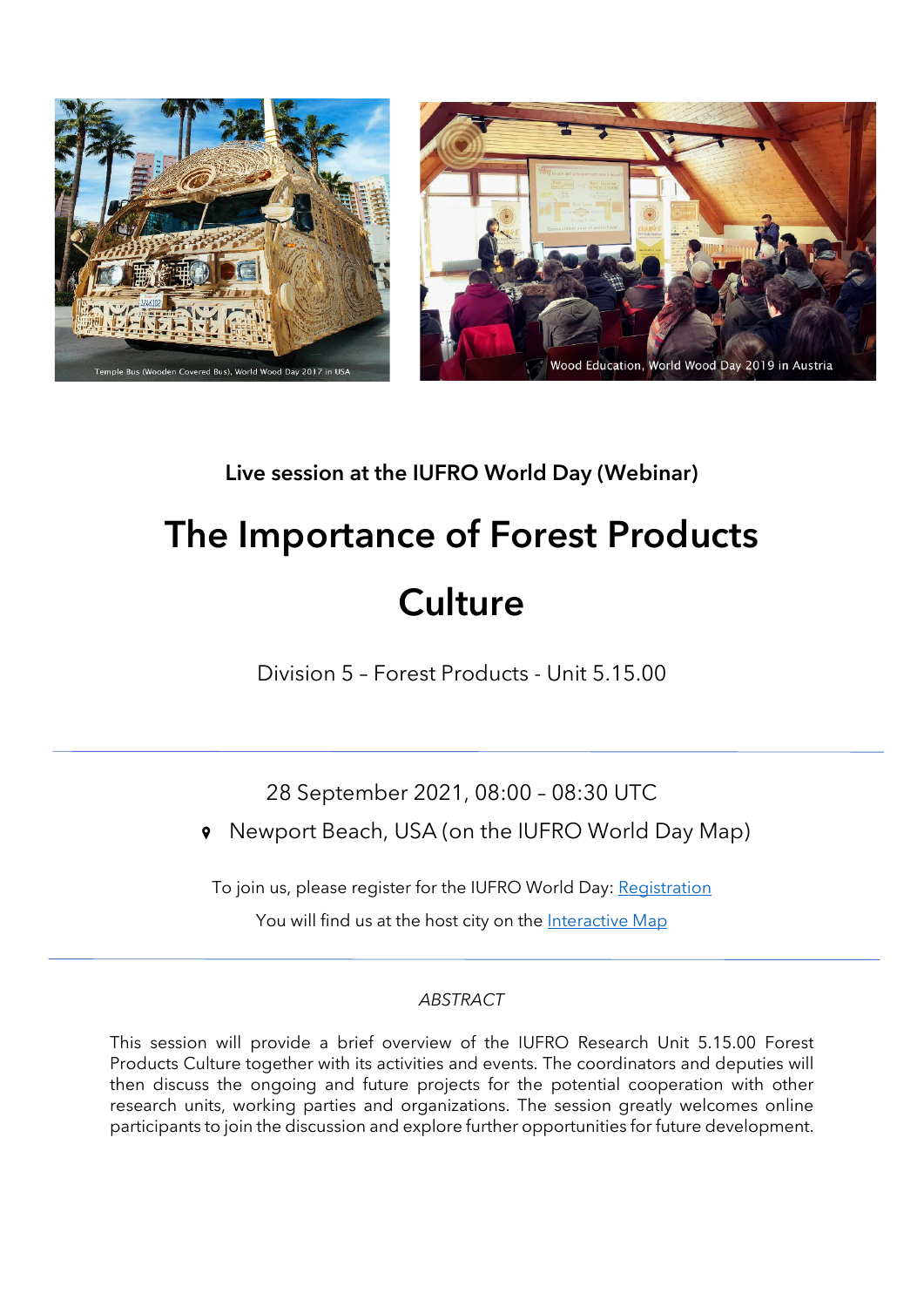#### *KEYWORDS*

- Forest Products
- Non-wood Forest Products
	- Forest Resources
	- Wood Processing
- Forest Products Culture

#### *SPEAKERS*



Howard Rosen – USA

Howard Neal Rosen has a PhD in Chemical Engineering from Northwestern University. He resides in a suburb of Washington, DC, USA. He spent 35 years in forest products research for the US Forest Service before retiring in 2006. His early research was in wood dimensional stability, drying of wood, and wood use for energy. He then went into administration overseeing forest products research in general. He is presently Chairman of the World Wood Day Foundation and Vice President of the International Wood Culture Society



Charlotte Lee – USA

Charlotte Chia-Hua Lee is operations manager and research fellow of International Wood Culture Society (IWCS), and presently an editorial board member of *International Journal of Wood Culture* and the coordinator of IUFRO 5.15.02 Non-Wood Forest Products Culture. Her work has involved promoting multidisciplinary platforms for the interests in the cultural perspectives of wood and non-wood forest products and carrying out the communications and operations for the programs of IWCS and the World Wood Day events since 2011.